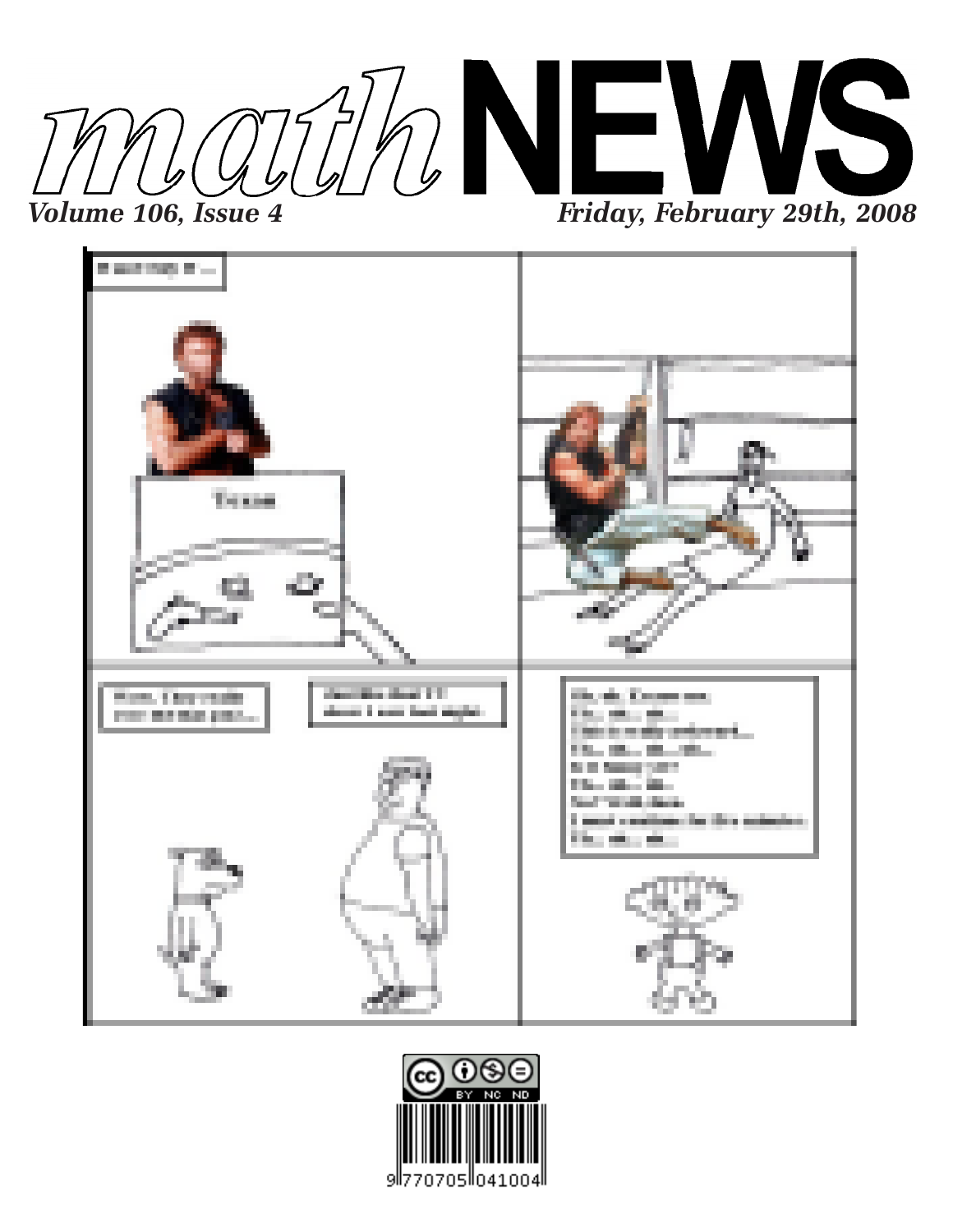### *look***AHEAD**

| <u>mathNEWS</u>      |                                      |
|----------------------|--------------------------------------|
| February 29          | $mathN$ EWS Issue #4 implodes        |
| March 10             | mathNEWS Production Night #5         |
| <u>March 14</u>      | mathNEWS Issue #5 explodes           |
| <b>Math Faculty</b>  |                                      |
| Today                | WD - Withdrawal period ends          |
| March 1              | WF - Withdraw/Failure period begins  |
| March 2              | Pre-enrolment period ends            |
| <u> MathSoc</u>      |                                      |
| Wednesdays           | Games Nights                         |
| Thursdays            | Movie Nights                         |
| <b>CECS</b>          |                                      |
| Today                | Ranking opens at 9:00PM              |
| March 3              | Ranking closes at 2:00PM             |
| March 3              | Match results available as of 4:00PM |
| March 5              | Continuous Phase Job Postings Begin  |
| March 13             | Continuous Phase Interviews Begin    |
| <b>Miscellaneous</b> |                                      |
| March 3              | Cantor's Birthday                    |
| March 10             | Commonwealth Day                     |
|                      |                                      |

# **Sundin refuses to leave the Leafs**

#### *Stubborn or stupid?*

Fans of the Toronto Maple Leafs got a large dose of bad news recently when Mats Sundin, the longtime Captain of the crappy franchise, decided to not waive his No-Trade clause in his contract in order for the franchise to trade him away for draft picks and prospects in building for the future. Sundin, who is now 37 and in the last year of his contract with the Maple Leafs, has been playing great hockey this season, amassing 62 points with 25 goals in 63 games with the Buds. He cited his decision to remain with the Leafs was due to the pride of being a Maple Leaf and his unwillingness to abandon his teammates in a time of hardship, unlike other veteran sellouts like Doug Weight and Mark Recchi before him.

Fan reaction to this monumental decision has been divided. One group of fans who want the Leafs to start selling their veterans for a full fledged rebuild are angry at the captain for his selfishness. After all, if Shane O'Brien of the Lightning last year could fetch a first round pick, why can't Sundin? This could have been the year where the Leafs start a foundation of youth in order to compete years down the road, but this plan has been foiled by the selfishness of Sundin.

On the other hand, fans who respect the player have, despite their difference in opinions, accepted Sundin's decision with class. A contract is just that, a contract, it isn't Sundin's responsibility to void his contract for the Leafs' sake even if they were on the verge of bankruptcy (Not bloody likely!). Any fan who vilifies Sundin for this act is clearly not a real fan. Yes, I went there.

On a completely unrelated note, Peter Forsberg just signed with the Avs, but I have to admit, I don't see his value for the rest of this year as being high at all, especially being a C instead of a winger.

Megaton Panda

# *mast***HEAD**

Lock your doors, study all night, for the midterms are coming! Take heed, for most of our production staff had succumbed to the merciless mercy of midterms. These fearsome beasts have been on the prowl ever since the end of reading week: seeking out lazy, underprepared math students to torture and fail! Never turn your back… never let your guard down… never read the Imprint…

Although, we assumed that the non-present *math*NEWS production staff were dead (as is a natural assumption when someone doesn't show up for FREE pizza), the living members were brooding over the fates of the unfortunately not-present. Horror stories were shared, and we even pondered "How do you hide the bodies after you call kill -9?". Their terrorfied responses were: 42 "You place them byte-by-byte in dev/null", Matt "With a powerful electro magnet", Thor "By setting the universal constants in such a way that the world evolves without the bodies in it", Peter "Sudo alias ls=echo 'no bodies here' &&alias grep='ls'", MJB "Throw them in the trunk of my car next to the dead hookers"; and The Hee Ho "I'm in Stats… what the hell are you talking about?"

In loving memory of those who have been ravaged and destroyed by midterms, we give thanks. Thanks to graphics for making a rainbow after every storm, Kellogg's Puppy Bran for two scoops of Puppies every morning as part of my balanced breakfast, Ratatosk for making me feel like I'm in highschool all over again, and EMO music: nature's way of telling you that you are doing something wrong.

Michael 'perkiEd' Perkins "With thermonuclear weaponry." Michaelangelo 'AngelED' Finistauri "I call reincarnate -4, and say the other 5 were sacrifices."

# **Super Smash Bros BRAWL Launch Party**

*UW Gamers, letting you play their games yet again!* Smash Bros Brawl launches in Canada: **March 9th** UW Gamers Smash Bros Brawl release party: **March 10th** Keep posted at www.uwgamers.org

UW Gamers Dude

#### **ISSN 0705—0410**

*math*NEWS is normally a fortnightly publication funded by and responsible to the undergraduate math students of the University of Waterloo, as represented by the Mathematics Society of the University of Waterloo, hereafter referred to as MathSoc. *math*NEWS is editorially independent of MathSoc. Content is the responsibility of the *math*NEWS editors; however, any opinions expressed herein are those of the authors and not necessarily those of MathSoc or *math-*NEWS. Current and back issues of *math*NEWS are available electronically via the World Wide Web at http://www.mathnews.uwaterloo.ca/. Send your correspondence to: *math*NEWS, MC3046, University of Waterloo, 200 University Ave. W., Waterloo, Ontario, Canada, N2L 3G1, or to userid mathnews@student.math.uwaterloo.ca on the Internet.

This work is licensed under the Creative Commons Attribution-Noncommercial-No Derivative Works 2.5 Canada License. To view a copy of this license, visit http://creativecommons.org/licenses/by-nc-nd/2.5/ca/ or send a letter to Creative Commons, 559 Nathan Abbott Way, Stanford, California 94305, USA. Terms may be renegotiated by contacting the editor(s).

Huginn and Muninn: Michaelangelo Finistauri & Michael Perkins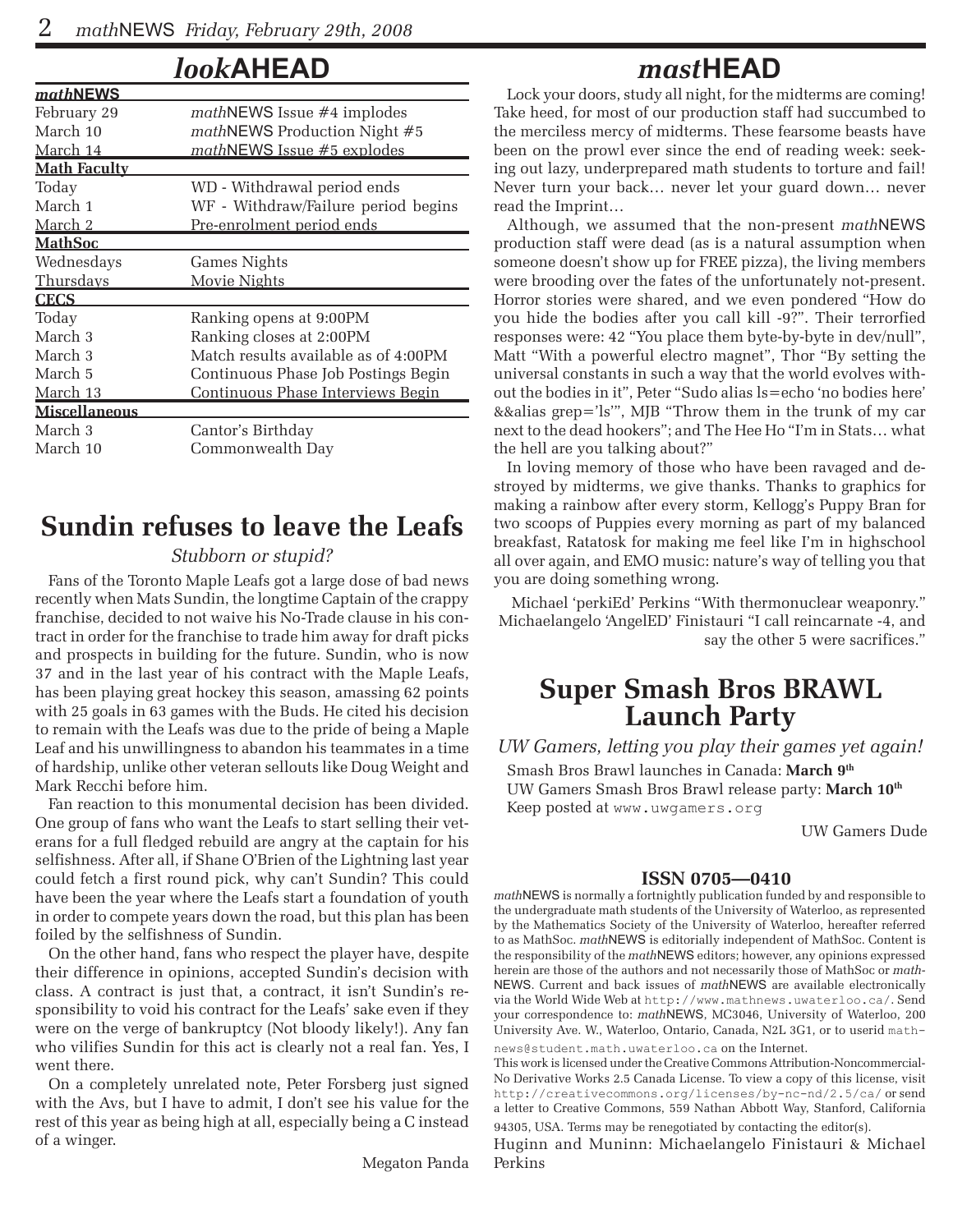# **Interesting Math**

#### *Parrondo's Paradox*

The losing strategy that wins! Yes, I'll be writing about another paradox this issue. I couldn't help it, SASMS (See article on page 8) is coming up, and I talked about this phenomenon at length at the F07 SASMS. Essentially, the paradox says that there exist two games, each with negative expected value, such that when played alternately, you will get a positive expected value. Sounds weird, right? Well, my dear reader, it wouldn't be much fun otherwise!

To understand how this could make sense, we consider a ratchet. Slight motion in one direction will load up the ratchet, but slight motion in the other direction will have no effect, so overall we can shift up a ratchet. We can think of it this way: we consider a slope and a tilted ratchet. Both are "losing", in the sense that a marble with random horizontal motion will eventually move downwards. We will now consider what happens when we interchange the profiles again and again. Assume without loss of generality that we start in a trough of the ratchet. Switch to the straight slope profile. As the marble shifts back and forth randomly, we will switch back to the ratchet in two cases: if past the next peak going up, or before falling down a previous peak. This way, if we get past a peak then we can stay in the ratchet profile, and the marble will more likely fall up into the next trough. Conversely, if we switch to the ratchet before falling down past a previous peak, we can use the ratchet to push the marble back to the trough, and we've lost no ground. Parrondo's Paradox is just that, essentially the losses don't set you back to a previous peak, and we switch games for some wins to push us ahead. If you understood all that, excellent — I usually have the aid of props or a blackboard to help explain.

I'll give an example of two games that satisfy the paradox. Consider Games 1 and 2, where if you win, you earn 1 unit and if you lose, you lose 1 unit. Game 1 you have a probability (1/2)-ε of winning, for some small ε. Clearly this is a losing game. Game 2 is a little more complicated, you first check if our current earnings is a multiple of 3. If it is, you have a probability (1/10)-ε of winning. Otherwise, you have a probability (3/4)-ε of winning (this is analogous to playing Game 2 with two different coins, with mentioned weighting). It can be shown that Game 2 is also losing, but it takes a bit more work (try it out for fun). If you've taken Stat240, the problem about the drunk walking over a cliff is very similar. Now if you play the games interchangingly, you can again work out the expected value, and find out it's positive! Moreover, you can get a winning strategy by playing game 1 with random chance  $\gamma$ , a factor of (1/2) works fine. If you work out the math a bit, you'll find that there's a whole space of parameters that will satisfy Parrondo's Paradox; I'm using the values Harmer and Abbot used in their paper.

As we can see, the paradox relies on the dependence between the games. For if they were independent, any combination of losing games will yield a losing game. This fact makes Parrondo's Paradox relatively useless in stock market investment; however, it is still quite applicable for fields such as game theory, financial risk management, and dynamics of population, to name a few.

**Vince's Problem of the Issue:** Suppose *f*(*x*) and *g*(*x*) are complex polynomials with the same set of roots (but possibly different multiplicities), and  $f(x) + 1$  and  $g(x) + 1$  also have the same set of roots. Show that  $f(x) = g(x)$ .

# *prof***QUOTES**

I'm missing my big, kick-ass eraser.

Boudreau STAT330

We're pretty happy, but there's this little jackass [term] here. Boudreau STAT330

The midterm coverage is up 'til here. But you have to stay [in class]. Don't go.

Tian ACTSC372

That's the law of large lovers… lovers?

Metzger STAT340

This is [my wife's] Valentine's gift: Monte Carlo integration. Metzger STAT340

When I was at Stats Canada they spent millions of dollars to build an optimal random number generator. It was actually a lot of fun making fun of what they were doing.

Metzger STAT340

You probably need some hallucinogenic drugs to see what it looks like.

Chisholm STAT331

This is fun. I want to teach kindergarten one day.

Chisholm STAT331

I won't laugh at you, your classmates might, but I won't.

Chisholm STAT331

That's the end of my seven magical properties of awesomeness. Chisholm STAT331

We're saying: okay, screw this.

Chisholm STAT331

[In a 500 person tutorial] Now to both of you who don't know any Mandarin or Cantonese…

Celmins MATH136

### **Instructor of the Year Nominations Open**

Know an instructor who does a particularly good job? Does your prof repeatedly go to great lengths to explain a difficult concept, or simply make every class engaging and fun? Is he or she simply a very nice person? Then nominate them for the Instructor of the Year award!

The Instructor of the Year award is presented annually (at the end of each winter term) by the Mathematics Society to distinguished lecturers, based on nominations submitted by students during the past two terms as well as the current term. Only instructors in the Faculty of Mathematics are eligible. If you would like to nominate your prof, then come by the Math-Soc office (MC3038), pick up and fill out a nomination form, explaining why you think your instructor deserves an award, and drop it off with our office staff.

Nominations are open from now until Friday, March 21st (three weeks from now).

> Dmitry Denisenkov MathSoc VP Academic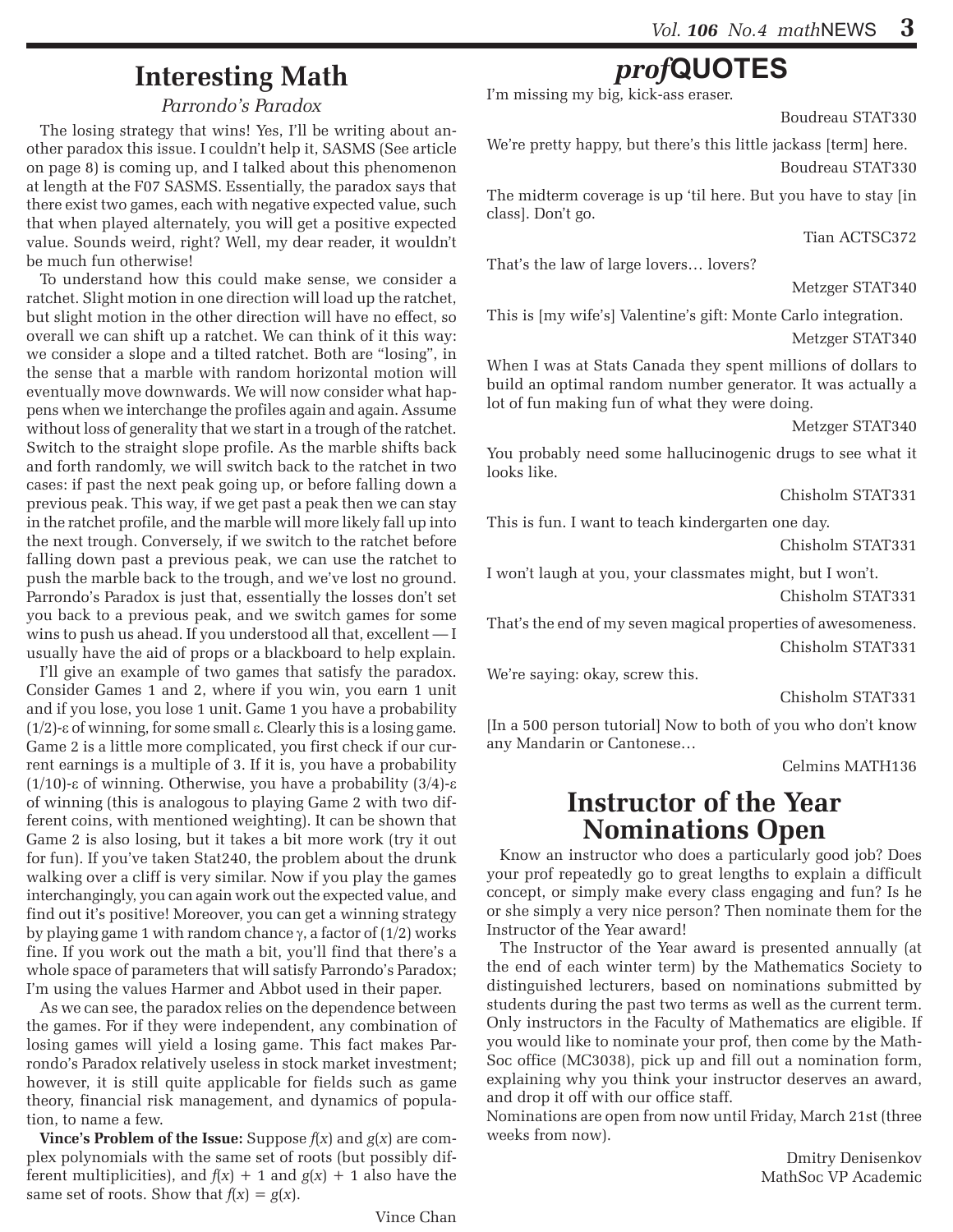## **HorrorScopes**

#### *Quite possibly responsible for mass kitten seppuku* **ACC**

As the moon is moving from CM to SE you are finding that your fortune is changing with it. Things you considered lucky are now all exploding in extravagant manners. Assume an antihero disposition and seek to bring your luck back.

Your lucky number is 45 minutes of non-stop action.

#### **ACTSC**

Taking a break is helpful, but reading week has left you so relaxed that you can no longer function. If it persists, you will find that many incompetent and useless people make very good livings. You just have to get used to doing things for money and not for the enjoyment.

Your lucky number is one true calling ignored.

#### **AMATH**

A few alterations at home will make things easier for you in the future. When the police ask about the bodies, tell them that your roommates decided to stop delaying the inevitable.

Your lucky number is a 100 in all of your classes.

#### **BBA/BMATH**

Life will be taking a surprising turn for the better when you develop super human powers that allow you to stop time. When writing your next test, freeze time when someone flips a page and erase everything they've done.

Your lucky number is five induced bell curves.

#### **C&O**

Expect something good to 'light your candle', where candle is loosely defined as your body. An arsonist is trying to show their undying love for you in a combusted state. They may seem like they are using you only for firewood, but there just may be more to it than that.

Your lucky number is one mysterious, burning passion.

#### **CM**

Planetary powers put you in the driver's seat of life. Please note the distinct lack of steering wheel and brakes. Don't worry about the damage done, you just go about your business and let the bodies take care of themselves.

Your lucky number is 0 witnesses standing.

#### **CS**

The moon moves into Scorpio, killing millions in the collision, but don't cry over spilled bodies: you can replace them with your code. It's all a matter of looking on the bright side of your life while profiting off of the dark side of other's.

Your lucky number is over 9,000 lines of code to replace many people.

#### **MATH/BUS**

If you were preparing yourself for bad news and misfortune, then you will be pleasantly surprised when you find out that you were exactly right! You win at life, but lose at winning.

Your lucky number is negative expected value.

#### **OR**

Hardship has left you feeling all alone in the world. You have to realize that it isn't the hardship, but the lack of people in your program. Invent some people and enroll them in your classes and do all assignments as group projects. Don't get mad when their marks are better than yours.

Your lucky number is a 10 percentile difference in average.

#### **PMATH**

Luck will smile upon you when you accidentally use a theorem to rip a hole in space and time. It may not seem like a blessing at first glance, but a new and wonderful world will await you on the other side. Stay away from White Witches.

Your lucky number is one evil, frosty bitch.

#### **SE**

When the going gets tough, the tough get Super Saiyan. Crazy, albino monkeys going insanely fast and blowing up everything are telltale signs of the going getting tough.

Your lucky number is infinitely-many family-related questions.

#### **STAT**

You have been invited to step up and show the world what you can do. You have to do your best, which means that your errors must be minimized and your ass kicking must, on average, kick ass. Use your Least Suck Estimation to your advantage.

Your lucky number is  $n - 1$  degrees of ass-kicking.

#### **TEACHING OPTION**

You may be pleasantly surprised when a herd of sheep come charging in from the horizon. You will be less pleasantly surprised to find out that they are mutants that are out to kill you and mate with you. In that order.

Your lucky number is six New Zealand horror flicks that describe your life.

#### **UNDECLARED**

The realization that people have been playing more pranks on you becomes apparent when you find yourself sitting on a nerve gas whoopee cushion. Don't let anger get the better half of you, bottle up your feelings and emotions in a safe place where they may break out in an uncontrollable bout of rage.

Your lucky number is seven limit breaks.

#### **AHS**

The light you see at the end of the tunnel is a switch train. Now is the time to renew your credit and tell a loved one that you've had better.

Your lucky number is 0 regrets.

#### **ARTS**

Go after what you want and don't let anyone stand in your way. Even if there is a maximum drinking limit, you can handle your liquor from all of that homework that you don't have to do. You bastards.

Your lucky number is every day of the term.

#### **ENG**

You have a lot to gain by helping others. Every person you help is another commission for you to collect. If the ones you help do not carry cash, then souls are also an acceptable currency on the open market.

Your lucky number is one good deed a day.

#### **ES**

Your precious planet earth will be destroyed by the sun in as little as 8 million years. You and all of your hippie friends can utilize the power of your love to build a protect barrier around the world. Flower power!

Your lucky number is 8 millenia of defensive drum circles. **SCI**

The horizon seems cloudy, but it's not that something bad is going to happen, it's just that something bad is going to happen to you. Don't be bitter about the situation, just relax and let life take it up the… never mind.

Your lucky number is one sore… never mind.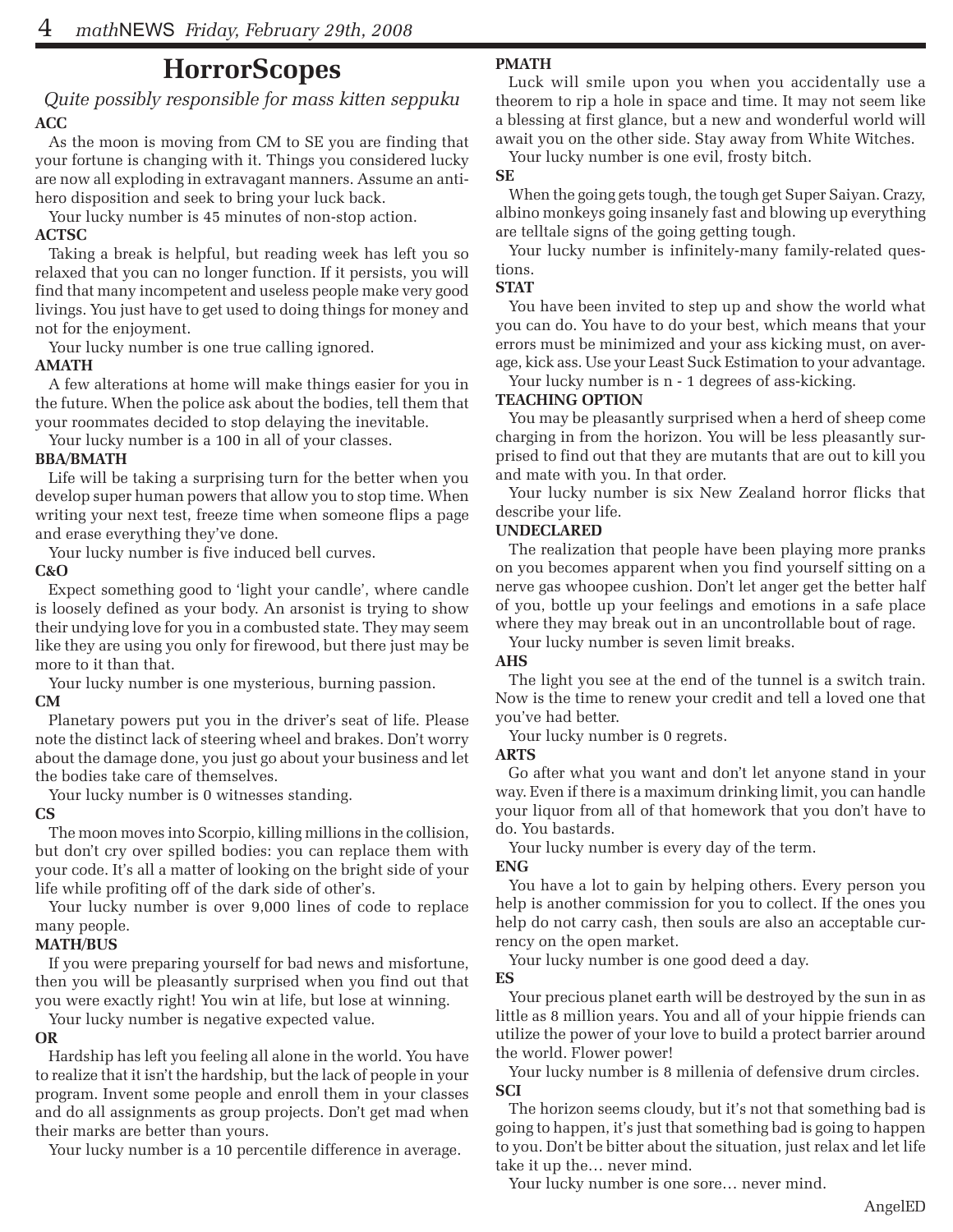# **Dating Advice from the Single Gal**

Dear Single Gal,

My girlfriend goes to York and will be moving up to Waterloo for work during the summer. She wants us to live together. It would only be for four months, but I'm really freaked out. We've done the long distance thing for 3 years and I don't know if I could take her up in my personal business every day. How can I tell her I don't want her to live with me?

Justin

Single Gal

Allison

Dear Justin:

Hmm, this is a tough one. Try opening your mouth and making noises. Moving your lips may help too. If this girl's into you and you've been dating for a while, I'm sure she won't be uberpissed if you tell her you don't want to allow her to become a freeloader. If honesty isn't your style, tell her your roommates aren't cool with it or something. If you want to be a super nice and accommodating boyfriend, you could try helping her find a place. She may not be too enthused about having you up in her personal business either, but feels that there is no alternative. Summer sublets in Waterloo are ridiculously cheap. Plus, now you'll have your girlfriend in the same city as you and not living with you. Benefits: no nagging about taking out the garbage, but lots of ultra-convenient frequent sex. Win-win.

Dear Single Gal:

There's this guy friend I have who calls me at 2am every Friday night when he's drunk. He says he just wants to "talk". But when he comes over he tries to make things all physical and he doesn't want to do any talking at all! I tell him I'm not into him like that and he gets all pissed and leaves. But the next week, he does it again. How do I make him stop?

#### Dear Allison:

Really? Every week! It's like he's just not getting the hint. How dense do you have to be to not notice such an obvious pattern like that? Right, he's the dummy. Here's a thought. Try turning your phone off? Or ignoring his call. Or answer the phone and tell him he can come over and have a lovely conversation with you and your new boyfriend, the football player. By allowing him to come over, you're just encouraging his behaviour. Besides, with friends like that, who needs drunken dumbass roommates?

Single Gal

### **For my MATH137 Professor**

*Who was utterly disappointed at our failure to appreciate the poetry of mathematics.*

I trudge through piles of problem sheets Until my mind, so numb, so sore, So tired of acrobatic feats, Declares this math a useless bore. And yet, I still cannot ignore The thought that these same symbols curled Which guide my work, might answer for The ample beauty of this world.

# **Wanted: The Big Three**

*Passed or failed*

The Notorious Big Three have struck again, this time wounding a poor defenseless CS student who took them on unprepared. Lheat Mauron was struck down in one of the labs today, reportedly by the Big Three, who have been terrorizing students in the MC for many years. Lheat was found gibbering about "being finally finished" and was declaring himself the "Duke of Train" in the Comfy Lounge early last week.

From the curl of his hands and the twitching of his fingers he was apparently up late the night before, and the week previous, coding. This is a common affliction to those who encounter these dastardly bandits. By putting Lheat's hands on a keyboard with Vim running,  $O(1)$  code was typed out. Forensics was able to determine he had run into the head of the gang, Course Number CS452: Real Time Programming AKA "Trains". While generally Real Time takes a small group of students, Lheat was an unlucky one who thought he could take on the leader alone.

For the unaware, the Big Three are a trio of CS courses that have made a name for themselves by being particularly programming intensive. Often students enroll in them foolishly thinking they won't spend much time on them, until it's too late. Sheriff Calum T. Dalek, of the Computer Science Corral, has faced each of them and lived, and has this to say about them:

CS444: Compiler Construction is the brains of the bunch. She's so confident that if you go up against her, she'll let you and your posse use whatever you have in your arsenal, C, C++, Python, even Haskell.

CS488: Known only as "Graphics", he prefers to take students out alone, after luring them into his lair on the  $6<sup>th</sup>$  Floor with promises of valuable art and the secrets of OpenGL.

CS452: "Trains" attracts students with his impressive toys and snares them in his lab, putting them on display a straight shot from the Right Angle Saloon.

Although these notorious outlaws remain at large, students who have encountered them and lived are considered valuable assets to any employer's posse.

Lesser but equally dangerous bandits also roam the curriculum, such as Communications Couple, CS454: Distributed and CS456: Networks. Where you find one, the other isn't too far behind. Not far behind on the wanted list is CS343: Concurrent and Parallel, a former trick shooter who knows many different techniques, and CS349: User Interfaces, a pretty lass with eyes like a hawk and aim to follow.

If you come across any of these known miscreants and survive, please update your transcript. Any information would greatly assist in their apprehension.

42

# **More** *prof***QUOTES**

It's very refreshing… We are in university and we don't know the square root of 4.

Oancea MATH137

Well, as long as three people know what's going on, that's great! Bishop SE141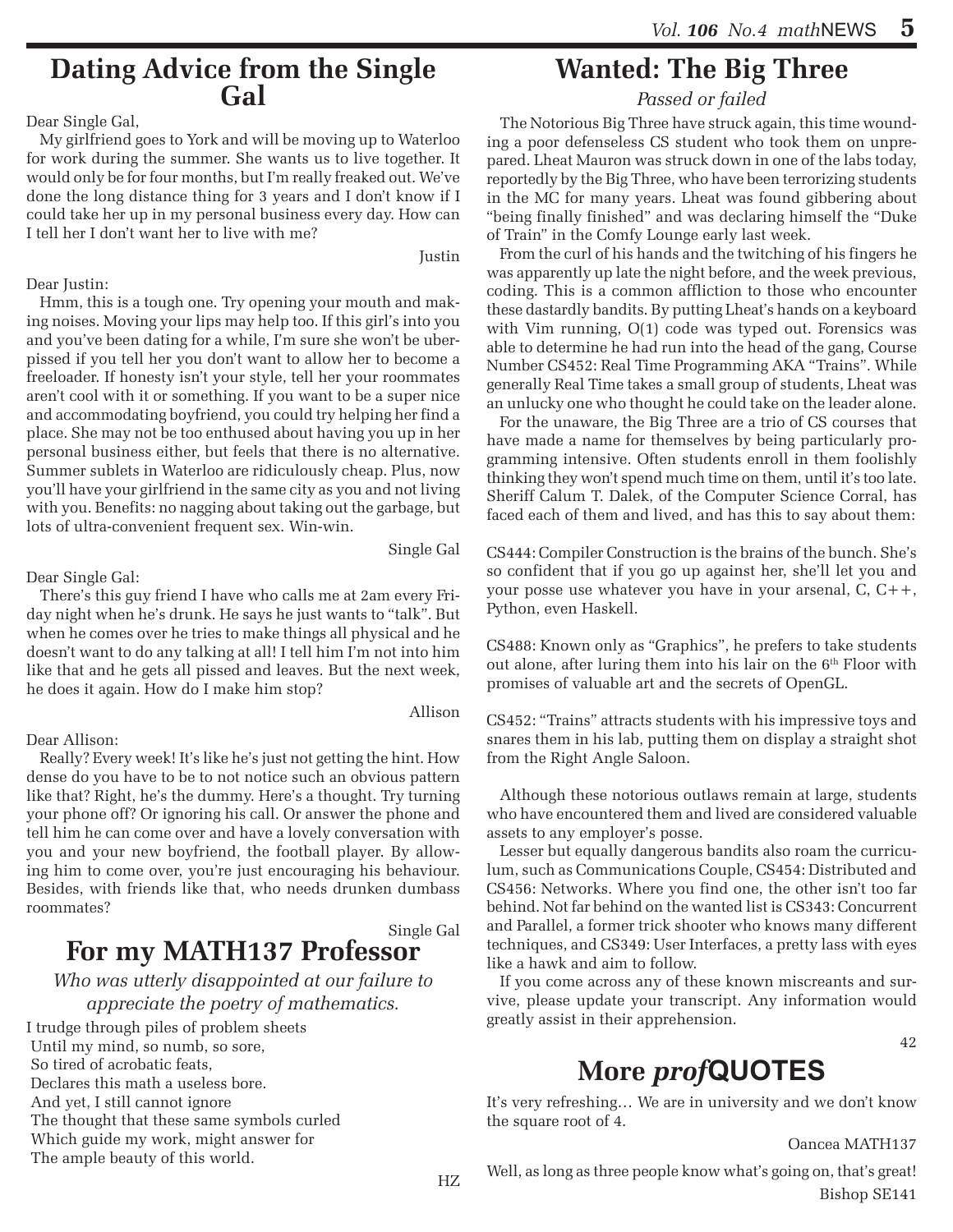# **Conversations with Idiots**

*Unequal equality*

I have personally been a big fan of equality as it is logical. Believing that people of certain ethnicities, genders or otherwise distinguishing characteristics are incapable of certain tasks because of those traits is not generally smart. However, I have met many people who have difficulty realizing that the "door swings both ways" in a manner of speaking. One individual I held in particularly low esteem, named Dr. Braindead, had some rather bass-ackwards opinions relating to men and women.

Fortunately, I managed to supress most of the conversation with the good doctor; however, some of the mind-numbingly stupid comments he made still linger in my mind. The subject of discussion was women's current role in society. His opinion was (basically) women were incapable of doing harm, were always placed second to men, and men were incapable at doing things right. First off, I was tempted to look between his legs and tell me what me if something was missing there because his limp-dicked theories were not only insulting, but also very unintelligent conclusions.

- **Women were incapable of doing harm** this was a predominant theme of the conversation, and the doctor had made some very stupid statements. One of which was "… a wom[a]n can't sexually harass a man because she's a wom[a]n!" Besides being incredibly insulting to women, his idea was almost infinitely stupid. By definition **any** woman can sexually harass a man. And the same goes the other way around too. Having a penis doesn't automatically make you a perpetrator of sexual assault or harassment. A friend of mine has told me something (and I'm not sure how true it is, but it sounded amusing in an asinine sort of way): if a man leaves his wife, it's his fault for being a bad husband and if a woman leaves her husband then it's his fault for not being able to keep her happy.
- **Women are always second to men** I can think of a couple examples to counter this one. Look at homeless shelters: there exist shelters, which are designed to help people in need, that give priority to women and children. How is this bad? First of all, it says that the plight of women is worse than the plight of men and hence there exists unequality. Also, imagine a mother with a male and female child. Once the male child reaches a certain age, that child is not given a priority access and is separated from his mother. Futhermore, if there is a father, he is already separated. Real fair. Secondly: have you ever tried being a straight, white, male trying to get special financial aid and awards for school?

Good luck. Third: there are quotas that force employers to hold either a certain number or percentage of female employees. Now, I agree that women should have a place in the work force, but we now have a system in place that can potentially hire an employee with less experience or less competancy based on their gender. Funny. Isn't that what we were trying to avoid?

- **Men are incapable of doing things right** although, the good doctor didn't outright say this, but he made several comments to the effect. He did say that the people in power (i.e. prime ministers) never seemed to get it right and always screwed up. His explanation seemed to be that it was because they had penises. I theorized it was because they were complete scum regardless of their gender. If you expect me to assume that not having a penis isn't supposed to have a noticeable effect on your professional performance, then it's not that much of a stretch to say that having a penis will also not effect your professional performance.
- If you thought those were bad: here's the kicker. Apparently, if a female is raped by a male, then the doctor believes that the female in question should be isolated from the men in her life so that she can "begin" the healing process. That's just unbelievably insulting. So one male does something terrible and all of a sudden, I'm just as bad as him because I have a penis? That's pure bullshit. Equating every man to the one that did the raping is pretty similar to saying that women shouldn't be in the work place. Why? Because I bet you that given enough time I could find one woman who wouldn't do a good job and so by the same logic, all women should be removed from the work place so that the professional healing process can being. But let's assume I'm wrong! Why stop at men? What if the guy was black? Maybe all black men should be taken from her life! Isn't that discrimination? Who cares? It's the 'healing' process. Personally, if I was in the situation, I would feel a lot better and get over it a lot faster, if the people in my life were still with me afterwards. Male or female. That would help the healing process. Not isolation.

I'm sure that Dr. Braindead's heart was in the right place, but it's a pity that his brain was removed because it's attitudes like his that keep misogyny alive. Men bashing isn't going to fix people's opinions. It's not a quick fix, and oddly enough hating people (although, fun) is not the solution. Dr. Braindead should expect to get charged with malpractice and being an overall douche.

# **Hello Kitty Online** AngelED

*Move over, World of Warcraft!*

MMO players beware! There is a new MMO in town that stakes the claim to be the game that will supplant World of Warcraft as the next great thing. Yes, you read right, **Hello Kitty Online** is coming!

The game is based on the Hello Kitty franchise, a collection of adorable animals dressed up in cutsy fashions that cater to the children's market. Bringing this franchise online, users will be able to live in the towns that these cute characters live in as well as interact with the characters and other users through guilds, money making, farming for crops, and even building their dream houses! Think Neopets, but much better!

While the game is not completely finished, it is already in its closed beta testing stage, with a staggering 40,000 beta testers already signed up. Want to be one of them? Check it out!

Fans of the franchise, or people who are just curious can check out this wonderful creation here: http://www.hellokittyonline.com/us/.

Megaton Panda — Who doesn't actually like Hello Kitty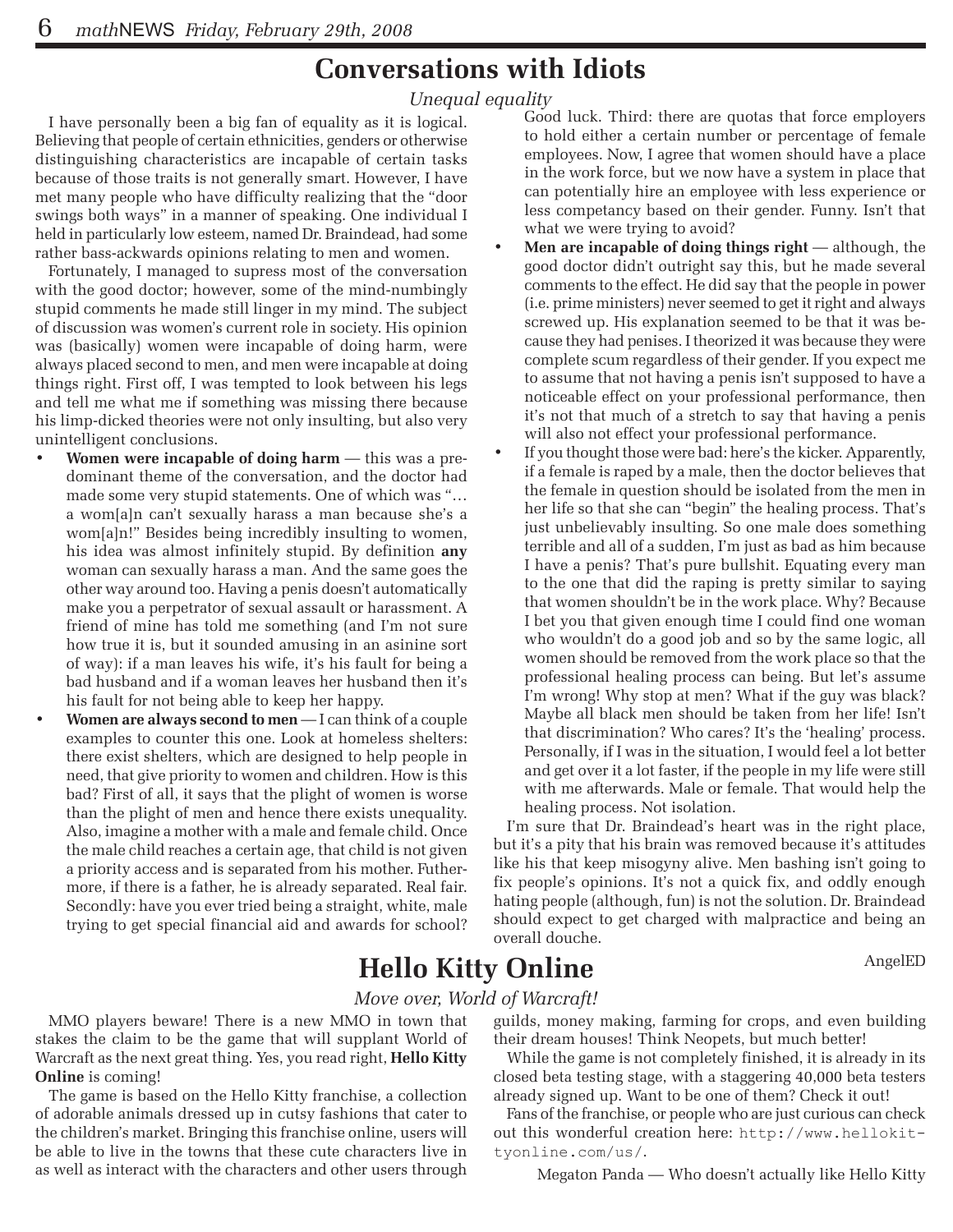# **Dying for your entertainment**

#### *Making movies isn't all fun and games*

In the past month, no piece of entertainment news topped the bombshell of Heath Ledger's untimely death. His accidental drug overdose (6 separate prescriptions!) has been the source of mourning, memorials, and long discussion over the implications it will have on the movie he was filming, *The Imaginarium of Dr. Parnassus*. They have since decided to cast no less than *three* replacement Hollywood 'hunks' in Ledger's place for the unshot scenes; the three being Johnny Depp, Jude Law, and Colin Farrell.

However, this is hardly the first time that major film stars have gone to the big trailer in the sky in the midst of filming a movie. There have been drug overdoses, accidents, and plain old heart attacks, but Hollywood knows that even though their main character is dead, that's no reason to stop making a movie! Here're a few examples of some of these killer movies.

- The Crow: The quintessential killer movie. *Brandon Lee*, following in his father's (Bruce Lee) footsteps, performed many of his own stunts for this film. Unfortunately for him, in a scene where his character gets shot, Brandon suffered the same fate. The gun used for the scene, in its previous use, had accidentally gotten a real bullet lodged in its barrel. When it was reloaded with blanks for Brandon's scene, the blanks provided enough force to fire the real bullet. The movie was ultimately finished through computer effects and clever use of stand-ins.
- "Manos" The Hands of Fate: Arguably the worst movie ever made. Actor *Tom Neyman*, playing the character of Torgo, a satyr (half man, half goat), spent much of the production of the movie in extreme pain due to his prosthetic legs. This was partly due to filming some initial scenes having had the legs put on backwards. A directorial decision was made to continue shooting scenes with the legs on reverse, despite the pain it caused Neyman. Neyman took to the habit of taking painkillers during filming. Upon completion of the film, Neyman had developed an addiction and fell into depression, ultimately killing himself.
- **Wagons East!:** Wagons East was a terrible comedy starring *John Candy*. In this film, Candy's character, James Harlow leads a wagon train full of fed up would-be settlers back east to New York. Sadly, Harlow dies halfway through the film. But miraculously, and inexplicably, he returns for the final shootout. It's almost as if Candy had died during filming, and the movie was hastily rewritten to compensate for the unshot scenes! Indeed, Candy died from a heart attack in the hot Mexican night after a long day of filming.
- • **Almost Heroes:** This movie was filmed during *Chris Farley*'s height of post-SNL fame. And with that extreme stardom, came extreme partying! Having wrapped up filming for the movie, Farley went on a multi-day bender of drugs and alcohol, finishing it all off by shooting up a "speedball", a combination of heroin and cocaine in the same needle. A massive drug overdose and his obesity as a complicating factor left him dead in hours.
- **Twilight Zone: The Movie:** In perhaps the most greusome of film accident deaths, *Vic Morrow* plays a bigot who is transported into the position of several opressed minorities. In what was intended to be the last sequence, he finds

himself in the Vietnam War, and overcomes his bigotry to save some Vietnamese children from a firefight. Morrow and two children were being filmed running away from a low flying helicopter when pyrotechnic explosions caused the helicopter to spin out of control. The rotor blades decapitated Morrow and one of the children, and the second child was crushed under the helicopter's skid. The scene had to be rewritten, and instead of overcoming his bigotry, Morrow's character finds himself being marched into a Nazi death camp, with no rescue or redemption in sight.

The undeniable conclusion: Movies are dangerous business! If any of you dear *math*NEWS readers out there are planning to go into show biz, please heed those who have come before you. Don't be fat. Don't take drugs. Don't do your own stunts. Or, ignore all that advice, live fast, play hard, and die young!

## **What if life were more like Deat Rising?**

- • If you happen to save someone's life, they will be so grateful that they call you a jerk and yell at you while you go off to clear a safe path for them.
- The moment that you are more than three feet away from any of them they will scream your name constantly.
- While trying to get your friends to do simple things like avoid the oncoming car they will refuse your assistance, and stand there. Like idiots.
- • Your friends have the combined IQ of a rock. The shortest distant between points A and B is through points C, D and E where no set of four or more points is co-planar.
- • Furthermore, if both of your friends need to get to the same general area, they will fight each other endlessly in an effort to stand wherever it is they need to stand.
- • Your friends will always call you in the most inappropriate times. In the middle of an exam, police interrogation or while you are being eaten alive by zombies. Should you hang up on them for whatever reason, when they phone back, they will be pissed off at you for not giving them your attention.
- All wounds, ailments and pains can be easily remedied by drinking or eating. Even a gun shot to the face can be mended by downing some orange juice. Even if the food has been lying around for days, it's still good!
- • You cannot rely on anyone. If there are five people watching a security monitor and someone suspicious walks by, absolutely no one feels it necessary to call and tell you about them. You have to be there.

# Dissed Connections<sup>The Hee Ho</sup>

I couldn't help but notice that you've started hanging around my house after I kidnapped you and chained you to the sturdiest wall. You were trying to claw your way through the wall and gnaw off your arms. It was so cute!

Remember when I came to your class in high school and asked you out? It was only a week ago, and I know that you're jail bait, but please! No one in university will talk to me!

Watching you sleep in the SLC great hall was nice. You also look very handsome and dignified when you leave your classes. And the way you try and look for me to see if I'm following you home. You're so dream :D